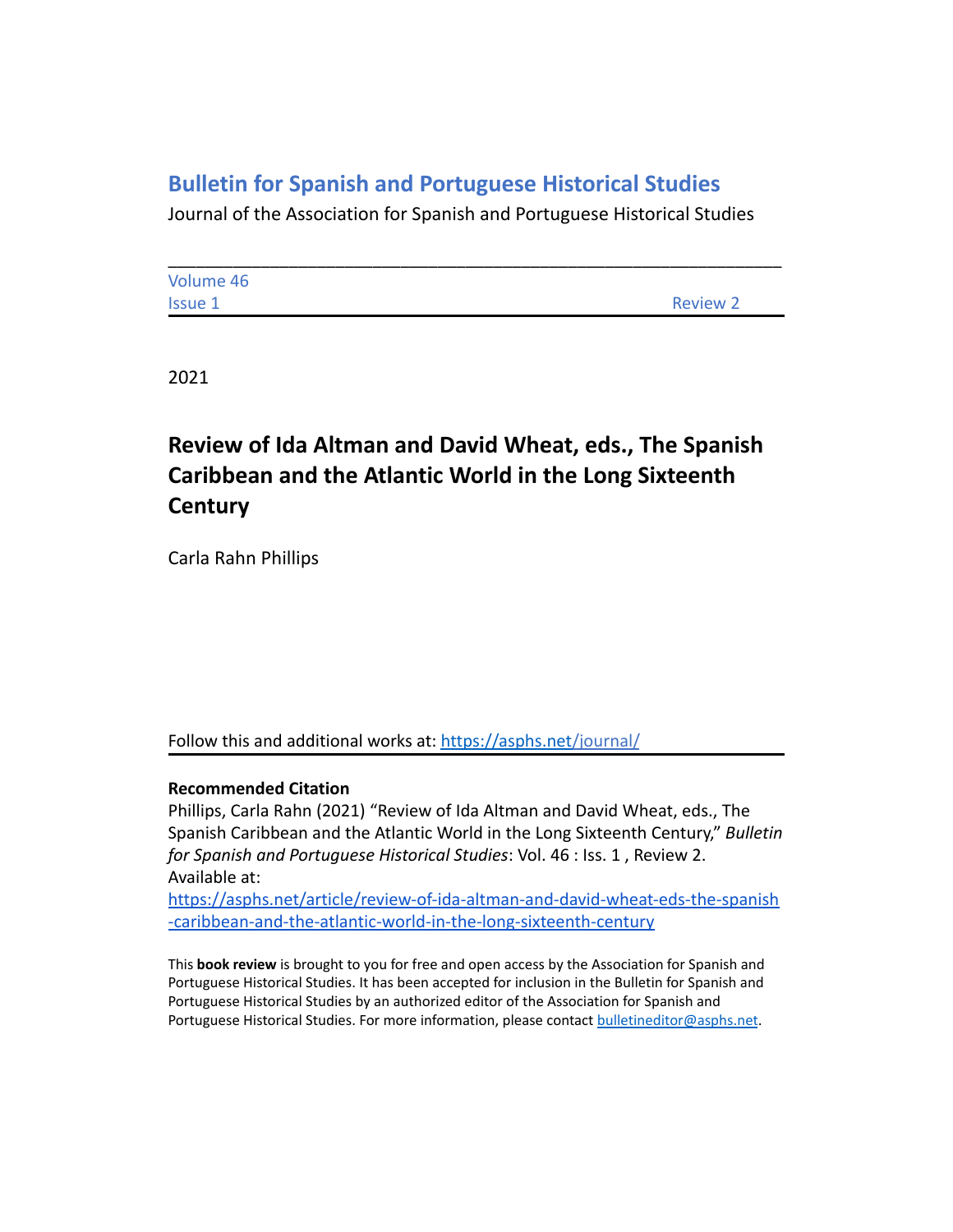### **Altman, Ida, and David Wheat, eds.** *The Spanish Caribbean and the Atlantic World in the Long Sixteenth Century***. Lincoln, NE: University of Nebraska Press, 2019. xiii–xxv + 330 pages, 4 maps, 3 tables, index.**

In publications about the early European presence in the Americas, the Caribbean used to be treated as little more than a collection of stepping stones toward the continents north and south. Moreover, the seminal works of scholars such as Irene A. Wright and Carl O. Sauer in the early twentieth century seem to have led many scholars, particularly those working in English, to assume that there was little more to say. Fortunately, scholars in Spain and the circum-Caribbean continued to explore the riches in administrative and ecclesiastical archives regarding the sixteenth century, publishing collections of documents as well as articles and monographs. The Archive of the Indies in Seville was, of course, a major focus of their work. More recently, the database called PARES (Portal de Archivos Españoles) has provided access to the catalogs of multiple state archives in Spain and fully digitized versions of thousands of documents therein. PARES went online in 2007 after decades of effort by Spanish archivists, and the work of cataloguing, digitizing, and entering documents into the system is ongoing. Along with the broader resources available on the internet in general, current generations of scholars have access to a range of primary materials that Wright and Sauer could hardly have imagined.

The volume under review takes full advantage of the scholarly resources now available to scholars interested in the early years of the Spanish Caribbean. Building upon other recent work, the authors invite the reader to consider the complexity and interconnectedness of the peoples and places that shared the Caribbean space—not just the islands of the Greater and Lesser Antilles, but also the coastal areas to which they were inextricably linked. The volume took shape during a conference at the University of Florida in 2016 to share preliminary versions of the essays. The authors range from well-published senior professors to beginning scholars still involved in their graduate training, which is somewhat unusual even by today's standards. Nonetheless, presumably aided by the guidance and expertise of the two co-editors, the volume forms a coherent whole. Each of the essays is well written, well documented, and persuasively argued and includes not only endnotes but a detailed bibliography, for which readers can thank the University of Nebraska Press and its former editor-in-chief Alisa Plant. The benefits of fully documenting each essay more than outweigh the costs of some inevitable duplication.

The book is organized in five thematic parts, although individual essays are not necessarily confined to any rigid framework. The five themes are: 1) Indians in the Early Spanish Caribbean; 2) Europeans in the Islands; 3) Africans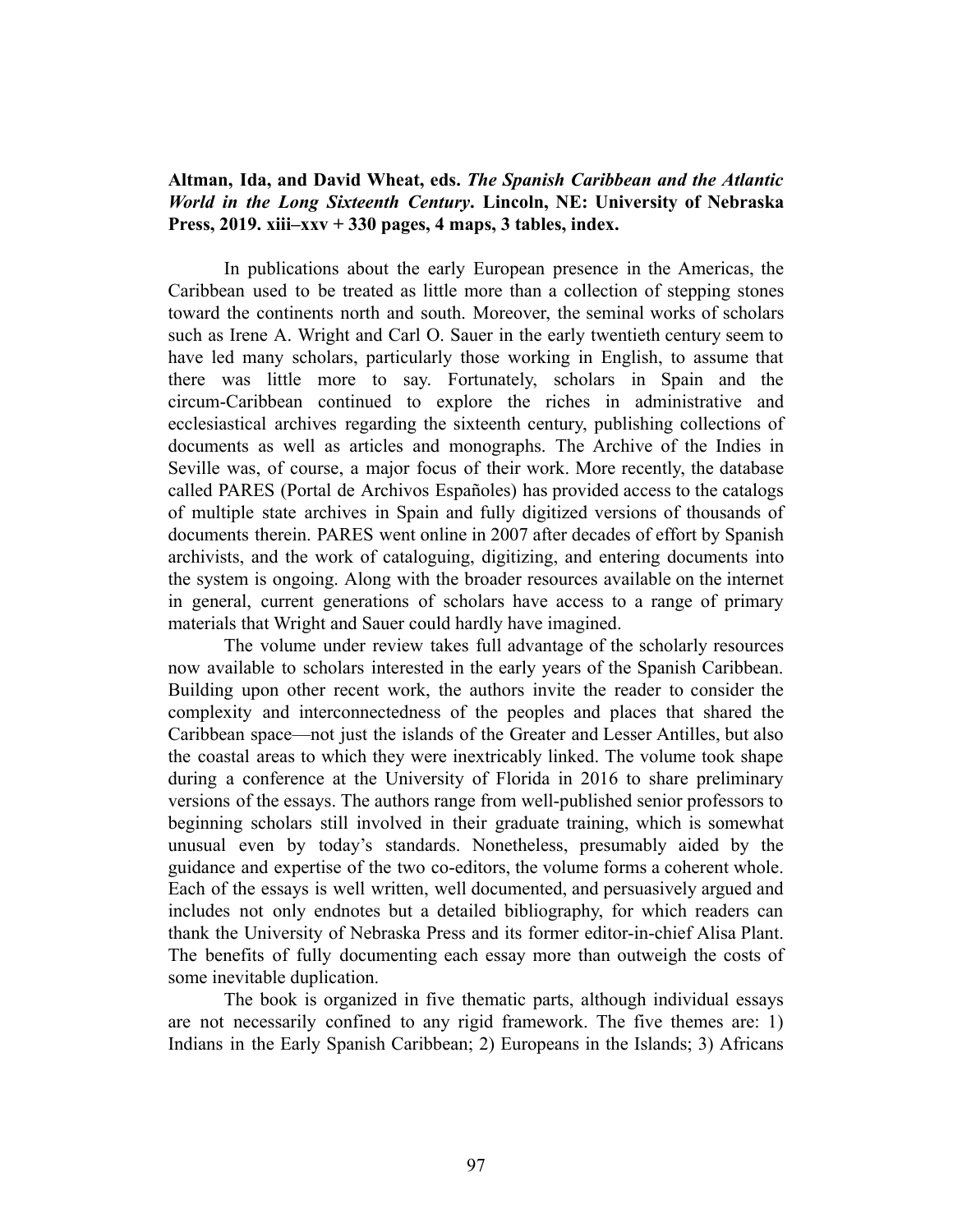and the Spanish Caribbean; 4) Environment and Health; and 5) International Commercial Networks. In the first part, Lauren Macdonald explores the often-fraught relationship between Indians and the regular clergy on Hispaniola in the first two decades of contact and evangelization. Although religious identities and beliefs on both sides of the cultural divide have often been viewed as static, Macdonald argues for the malleability of both indigenous and Christian beliefs and practices. Cacey Farnsworth examines the early history of Spaniards in Puerto Rico and a particular revolt that demonstrated the interisland connections, rivalries, and alliances that Spaniards never fully understood. Erin Stone counters the standard notion that indigenous slavery and slave trading were quickly replaced by the importation of African slaves. Instead, though numbers are hard to establish, indigenous slavery and slave trading persisted well into the sixteenth century.

Ida Altman begins Part 2 by analyzing the life and career of Vasco Porcallo de Figueroa, one of the few early figures to achieve considerable wealth and social status in Cuba. Although never holding major political posts or advantageous marriage alliances, he became powerful through an often-ruthless enforcement of the interests of the crown and himself and also positioned his numerous mestizo progeny to succeed. Shannon Lalor contrasts the careers of two prominent aristocratic women in early Cuba. Doña Isabel de Bobadilla, daughter of Pedrarias Dávila, wife and then widow of Hernando de Soto, actually served as governor of Cuba for several years, but her family's prominence in Spain could not compensate for her lack of established patronage ties abroad. By contrast, doña Guiomar de Guzmán successfully used patronage networks to consolidate the wealth and power of her family. Brian Hamm concludes Part 2 by discussing the roles and reputation of Portuguese immigrants to the Spanish circum-Caribbean. Standard historiography focuses on the presumed identity and exclusion of Portuguese immigrants as crypto-Jews in the seventeenth century. By contrast, Portuguese immigrants in the sixteenth century were generally accepted as natives of an indisputably Roman Catholic country who blended well into Spanish colonial society. In general, they were not tainted by the actions of the few Portuguese who acted as agents of France or England.

In Part 3, Marc Eagle provides a thorough analysis of the limitations and possibilities of sources for the understudied early slave trade, tracing changes in both the origins and the destinations of slaves transported to fill the growing need for labor in the Caribbean region. Although the Portuguese played a prominent role in the trade, other nationalities also participated, while the Spanish crown struggled to keep control of the traffic and the revenue it potentially generated. David Wheat uses parish registers to study the social interactions of slaves from the Upper Guinea coast transported to Havana. He argues that traditional alliances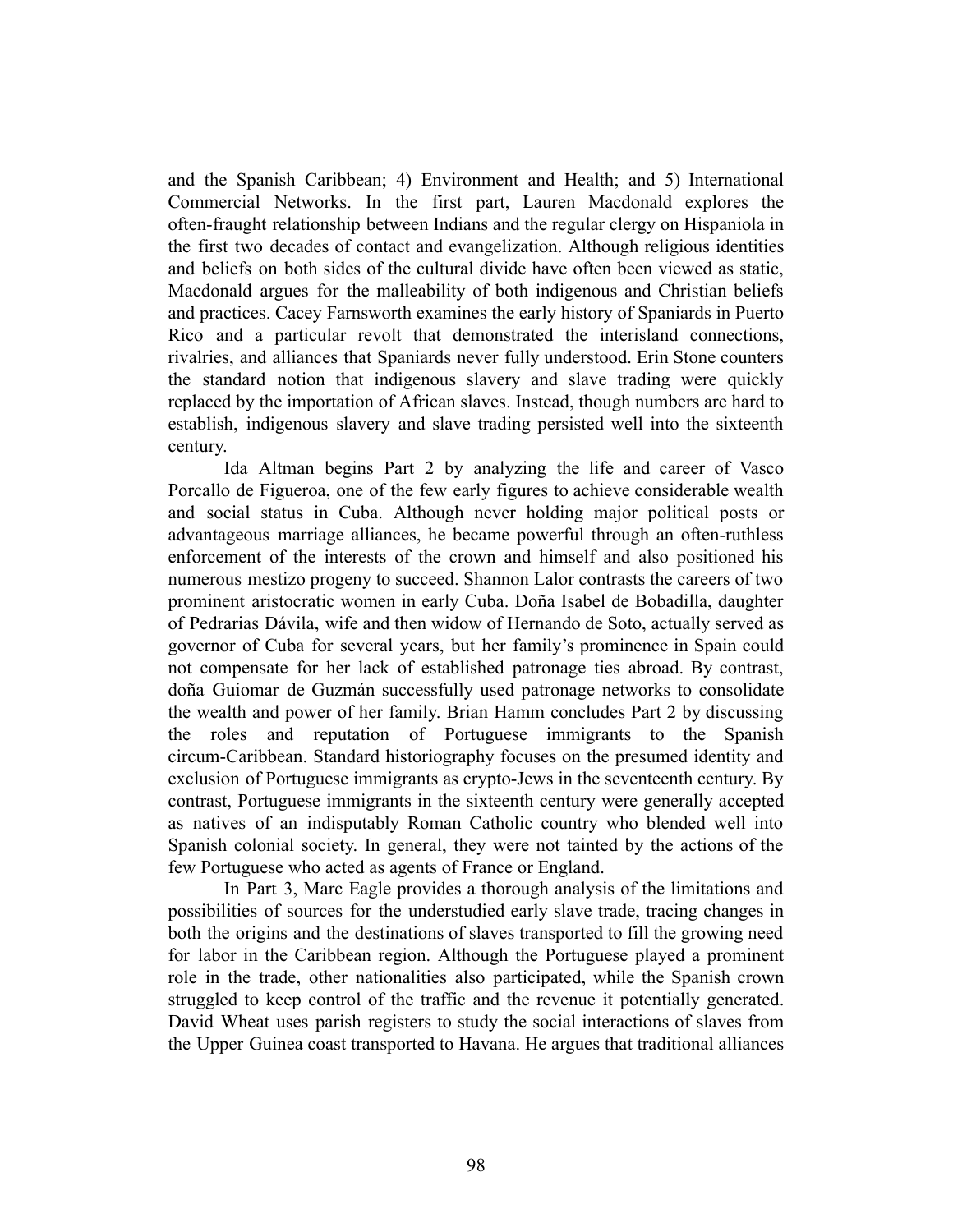and enmities in West Africa continued to operate in the new context across the Atlantic, rather than dissolving under the process of enslavement and dislocation.

Observers from Cortés onward contrasted the disease-prone environment of the Caribbean islands with the supposedly healthful environment of the Mexican mainland. Nonetheless, as J. M. H. Clark argues in Part 4, Veracruz, among other coastal settlements in the circum-Caribbean, was also plagued by challenges from climate and disease. After several attempts to establish the town elsewhere, the definitive planting of Veracruz opposite San Juan de Ulúa recognized the political and economic value of a location that remained unhealthful. Pablo Gómez analyzes the continuous efforts of the Spanish crown to combat disease and other challenges to the health of Europeans, Indians, and Africans alike in the circum-Caribbean. From early local and disorganized efforts in response above all to alarming Indian mortality, the crown and religious authorities developed a more coherent and comprehensive effort aimed at fomenting public health in general, largely through the foundation of hospitals. Gómez argues that this comprehensive approach prefigured similar efforts in Europe two centuries later.

Part 5 revisits the traditional theme of transatlantic trade with an emphasis on participants who rarely receive detailed treatment. Spencer Tyce discusses German bankers and merchants who obtained exclusive contracts to explore, trade, and found settlements from Emperor Charles V, a beneficiary of financial support from his imperial subjects. The firms of Fugger, Welser, and other south Germans played early roles in exploration and exploitation of the circum-Caribbean, but they soon found that their profits, especially in Venezuela, did not repay their heavy investments. Gabriel de Avilez Rocha concludes the volume with an analysis of the crucial role played by the Portuguese Azores in the transatlantic trading circuit established in the sixteenth century. Given the winds and currents of the Atlantic, the Azores were an essential stage in the return voyage from the Caribbean to Europe. Legitimate merchants as well as pirates of various nationalities stopped in the Azores before conveying goods and—early on—enslaved captives to diverse destinations in Europe, often avoiding the official entry point of the transatlantic trade in Seville.

The four maps, detailed index, and glossary of terms provide useful aids for readers at all levels. The Portuguese-born Empress Isabel, consort of Charles V, is confusingly mis-identified as Queen Isabel of Portugal (142), which presumably can be corrected in subsequent editions. Overall, this is an essential collection for use in classes of both undergraduate and graduate students.

#### **Carla Rahn Phillips**

**Union Pacific Professor (***Emerita***) in Comparative Early Modern History**